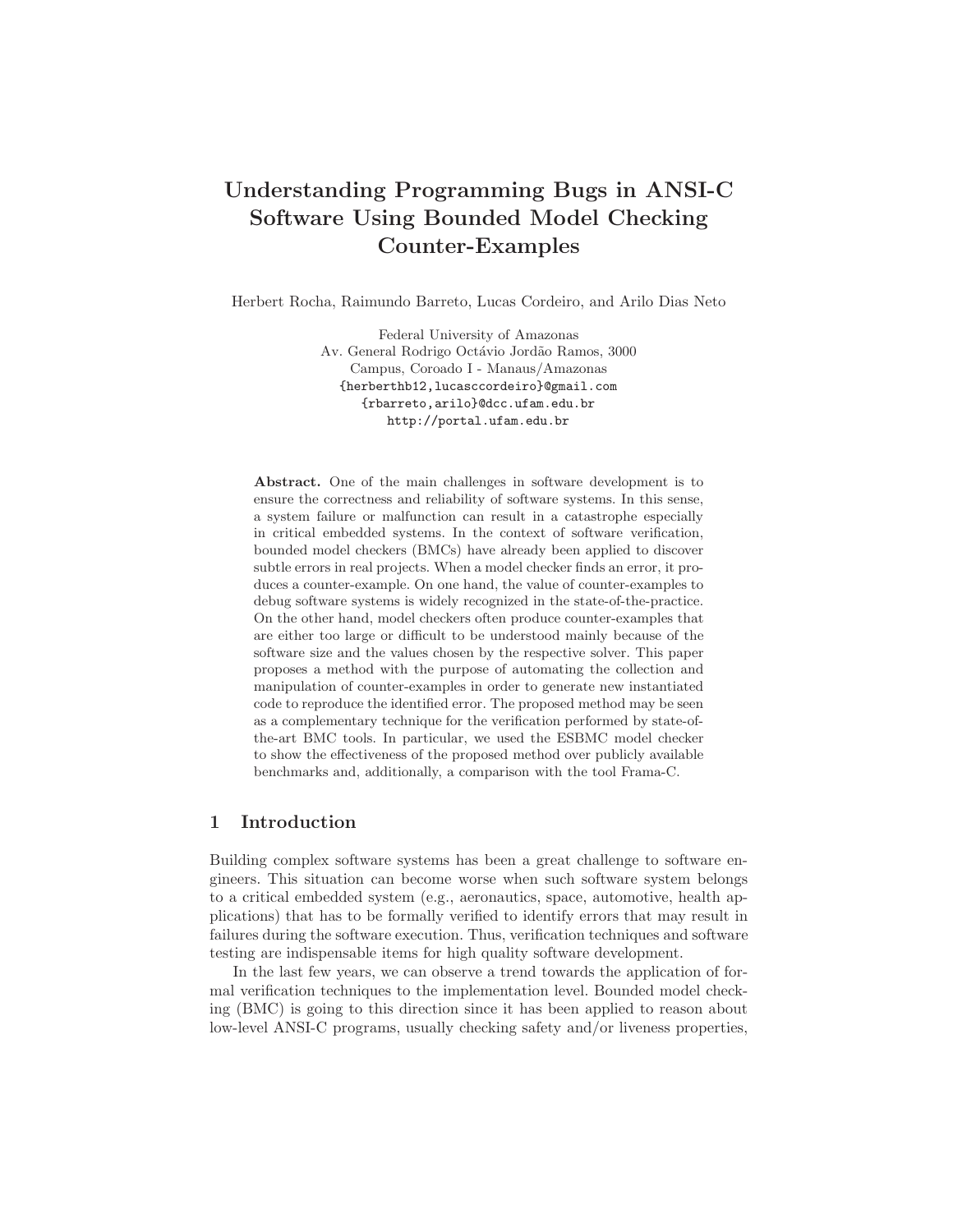considering single- and multi-threaded applications [5, 6]. BMCs have gained popularity due to their ability to handle the full semantics of actual programming languages, and to support the verification of a rich set of properties such as shared variables and locks, arithmetic under- and overflow, pointer safety, array bounds, deadlocks, and fixed-point arithmetic [5].

This paper proposes a method called EZProofC that aims to apply a software bounded model checker, in this case ESBMC (Efficient SMT-Based Context-Bounded Model Checker), with the purpose of verifying critical parts of a software written in the C programming language and, additionally, collecting data to show the evidence that failures might happen. ESBMC is a state-of-the-art symbolic context bounded model checker, which performs comparable to other off-theshelf software model checkers (e.g., CBMC, SATABS) [5]. The motivation of this work is that data collected by verification tools is usually not trivial to be understood, mainly due to the amount of variables and values involved in the counter-example as well as the lack of a standard output to represent the counterexample. The proposed method uses the data provided by counter-examples to generate new instantiated code to reproduce the identified error. In this paper, the instantiated code is a particular instance of the code with the variable values provided by the BMC, which are enough to reproduce the error. This work thus proposes a method where developers can confirm the results provided by the bounded model checker, and additionally, alleviates the process of analyzing large counter-examples, as well as counter-examples that do not characterize an error (i.e., a spurious counter-examples). We adopted the C programming language since it is the standard language to implement several kinds of software including performance-critical software [11]. However, our techniques can also be applied to other programming languages like C++ and Java.

We show the effectiveness of the proposed method over publicly available benchmarks and, additionally, a comparison with the tool Frama-C [4]. Our experimental results show that EZProofC is able to automatically reproduce all failures found in the benchmarks by the adopted BMC tools through the instantiation of the code. Additionally, EZProofC shows a great advantage in comparison to Frama-C since we do not need to write specifications (i.e., preand post-conditions) in the source code. We advocate that automating the data collection process we may disseminate the application of formal methods, help developers not very familiar with this subject, and consequently help them to verify more complex C programs.

# 2 Context-Bounded Model Checking with ESBMC

Model checking has been used successfully to verify actual software (as opposed to abstract system designs) [3, 5, 12], including multi-threaded applications written in low-level programming languages such as ANSI-C [5]. In context-bounded model checking, the state spaces of such applications are bounded by limiting the size of the program's data structures (e.g., arrays) as well as the number of loop iterations and context switches between the different threads that are explored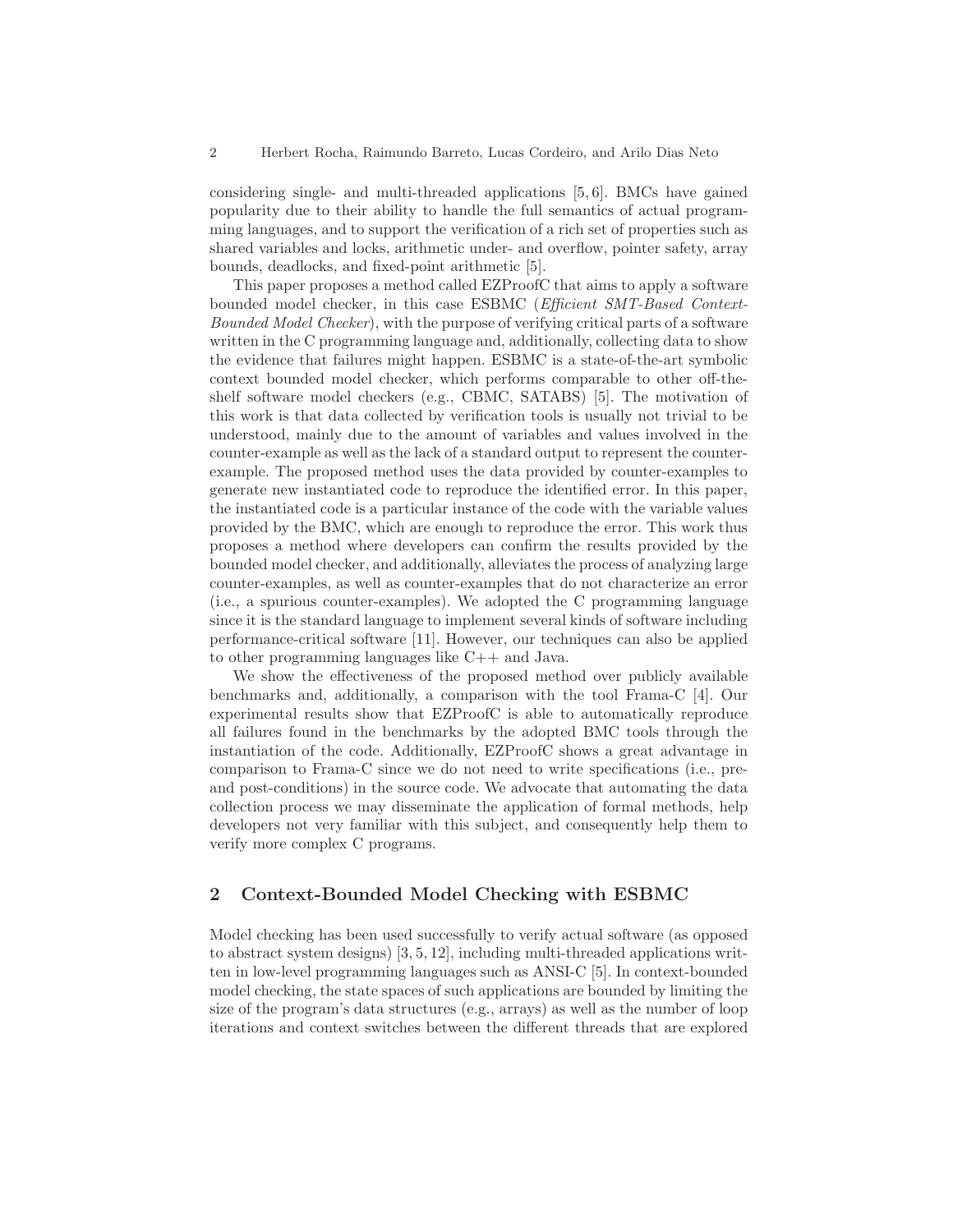by the model checker. In symbolic model checking, a set of verification conditions (VCs) is derived from the (bounded) system, which are then solved using a Boolean satisfiability (SAT) or satisfiability modulo theories (SMT) solver.

ESBMC is a symbolic context-bounded model checker based on SMT solvers, which allows the verification of single- and multi-threaded software with shared variables and locks [5]. ESBMC supports full ANSI-C, and can verify programs that make use of bit-level, arrays, pointers, structs, unions, memory allocation and fixed-point arithmetic. It can reason about arithmetic under- and overflows, pointer safety, memory leaks, array bounds violations, atomicity and order violations, local and global deadlocks, data races, and user-specified assertions.

In ESBMC, the program to be analyzed is modeled as a state transition system  $M = (S, R, S_0)$ , which is extracted from the control-flow graph (CFG). S represents the set of states,  $R \subseteq S \times S$  represents the set of transitions (i.e., pairs of states specifying how the system can move from state to state) and  $S_0 \subseteq S$  represents the set of initial states. A state  $s \in S$  consists of the value of the program counter  $pc$  and the values of all program variables. An initial state  $s_0$  assigns the initial program location of the CFG to pc. ESBMC identifies each transition  $\gamma = (s_i, s_{i+1}) \in R$  between two states  $s_i$  and  $s_{i+1}$  with a logical formula  $\gamma(s_i, s_{i+1})$  that captures the constraints on the corresponding values of the program counter and the program variables.

Given the transition system M, a safety property  $\phi$ , a context bound C and a bound  $k$ , ESBMC builds a *reachability tree*  $(RT)$  that represents the program unfolding for C, k and  $\phi$ . ESBMC then derives a verification condition (VC)  $\psi_k^{\pi}$ for each given interleaving (or computation path)  $\pi = {\nu_1, ..., \nu_k}$  such that  $\psi_k^{\pi}$ is satisfiable if and only if  $\phi$  has a counter-example of depth k that is exhibited by  $\pi$ .  $\psi_k^{\pi}$  is given by the following logical formula:

$$
\psi_k^{\pi} = I(s_0) \wedge \bigvee_{i=0}^k \bigwedge_{j=0}^{i-1} \gamma(s_j, s_{j+1}) \wedge \neg \phi(s_i)
$$
\n(1)

where function I characterizes the set of initial states of M and  $\gamma(s_i, s_{i+1})$ is the transition relation of M between time steps j and  $j + 1$ . Hence,  $I(s_0) \wedge$  $\bigwedge_{j=0}^{i-1} \gamma(s_j, s_{j+1})$  represents executions of M of length i and  $\psi_k^{\pi}$  can be satisfied if and only if for some  $i \leq k$  there exists a reachable state along  $\pi$  at time step  $i$  in which  $\phi$  is violated.  $\psi^{\pi}_k$  is a quantifier-free formula in a decidable subset of first-order logic, which is checked for satisfiability by an SMT solver. If  $\psi_k^{\pi}$  is satisfiable, then  $\phi$  is violated along  $\pi$  and the SMT solver provides a satisfying assignment, from which ESBMC can extract the values of the program variables to construct a counter-example.

A counter-example is a trace that shows that a given property does not hold in the model [1]. Counter-examples allow the user: (i) to analyze the failure; (ii) to understand the root of the error; and (iii) to correct either the specification or the model, in this case, from the property and the program that has been analyzed respectively. A counter-example for a property  $\phi$  is a sequence of states  $s_0, s_1, \ldots, s_k$  with  $s_0 \in S_0$ ,  $s_k \in S$ , and  $\gamma(s_i, s_{i+1})$  for  $0 \leq i \leq k$ . If  $\psi_k^{\pi}$  is unsatisfiable, we can conclude that no error state is reachable in  $k$  steps or less along  $\pi$ . Finally, we can define  $\psi_k = \bigwedge_{\pi} \psi_k^{\pi}$  and use it to check all paths.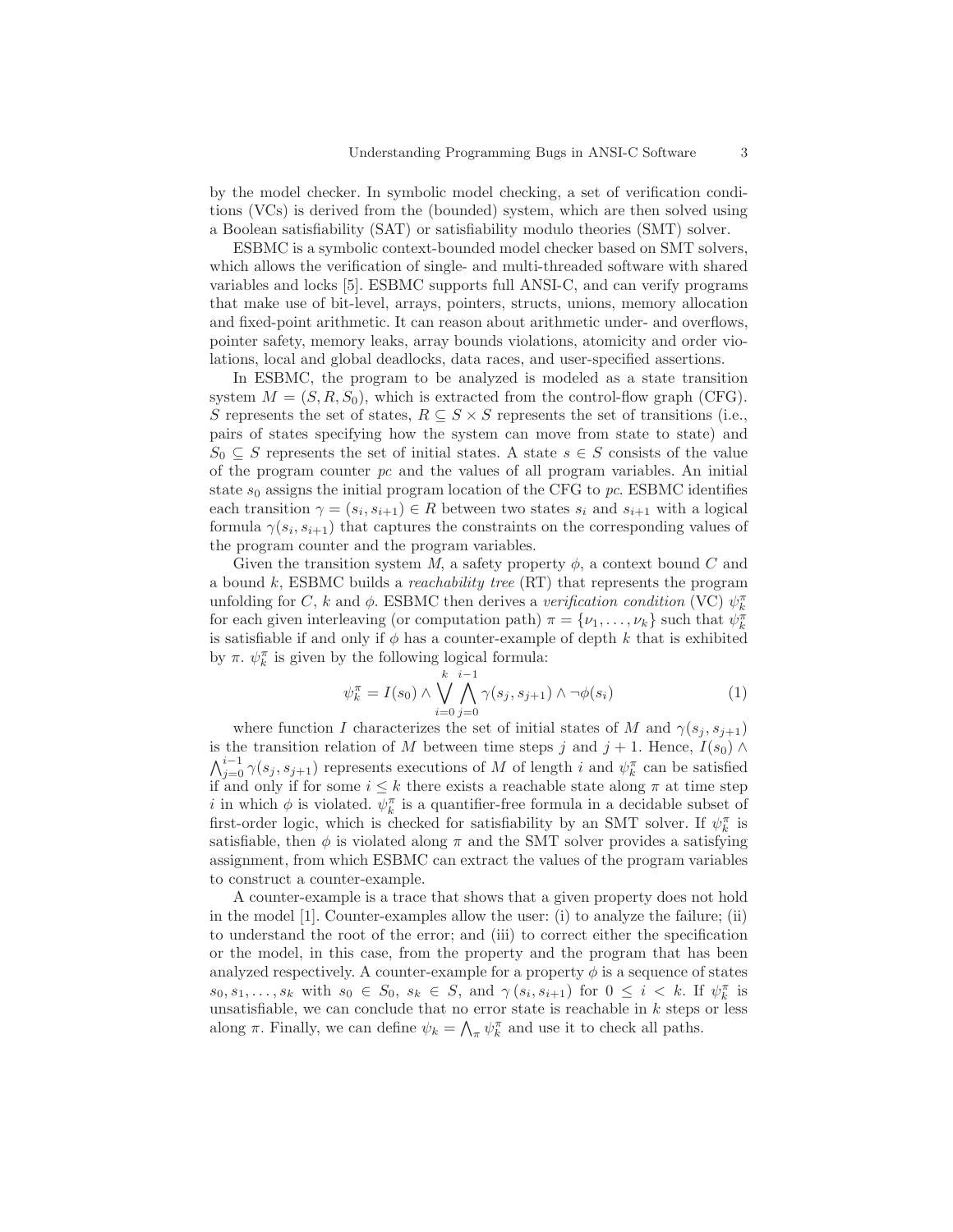# 3 EZProofC Method

This section describes the main steps of the  $EZProofC$  method<sup>1</sup> which aims to explore the counter-examples generated by the ESBMC model checker, in such a way that it can generate a new instantiated code to reproduce the errors. It is important to emphasize here that we could adopt any BMC tool.

Figure 1 shows an overview of our proposed method. The EZProofC method consists of the following steps: (i) code preprocessing; (ii) model checking with ESBMC; (iii) generation of a new instantiated code; and (iv) code execution and confirmation of defects.



Fig. 1. Flow structure of the proposed method.

To explain the main steps of our proposed method, we use the application Sendmail<sup>2</sup>, in particular, the code tTflag\_arr\_two\_loops\_bad.c extracted from the Verisec<sup>3</sup> benchmark suite, which is the the standard Unix mail  $(SMTP)$ server. This code has 64 lines of code and aims to parse a string of digits into two signed integers.

### 3.1 First Step: Code Preprocessing

In the first step, the analyzed code is preprocessed using the tool UNCRUS- $TIFY<sup>4</sup>$  that will preprocess the code, as show in Figure 2, to define a standard formatting to improve the presentation of the formatting items such as: indentation, block delimiters, one command per line, delineation of structures, and other formatting aspects. This preprocessing step allows a better identification of structures contained in the code, facilitating its handling and making it easier to implement the next steps. It is important to note that Figure 2 presents just a fragment from the original code.

<sup>1</sup> Available at https://sites.google.com/site/ezproofc/

<sup>2</sup> Available at http://www.sendmail.org

 $^3$  Available at http://se.cs.toronto.edu/index.php/Verisec\_Suite

<sup>4</sup> Available at http://uncrustify.sourceforge.net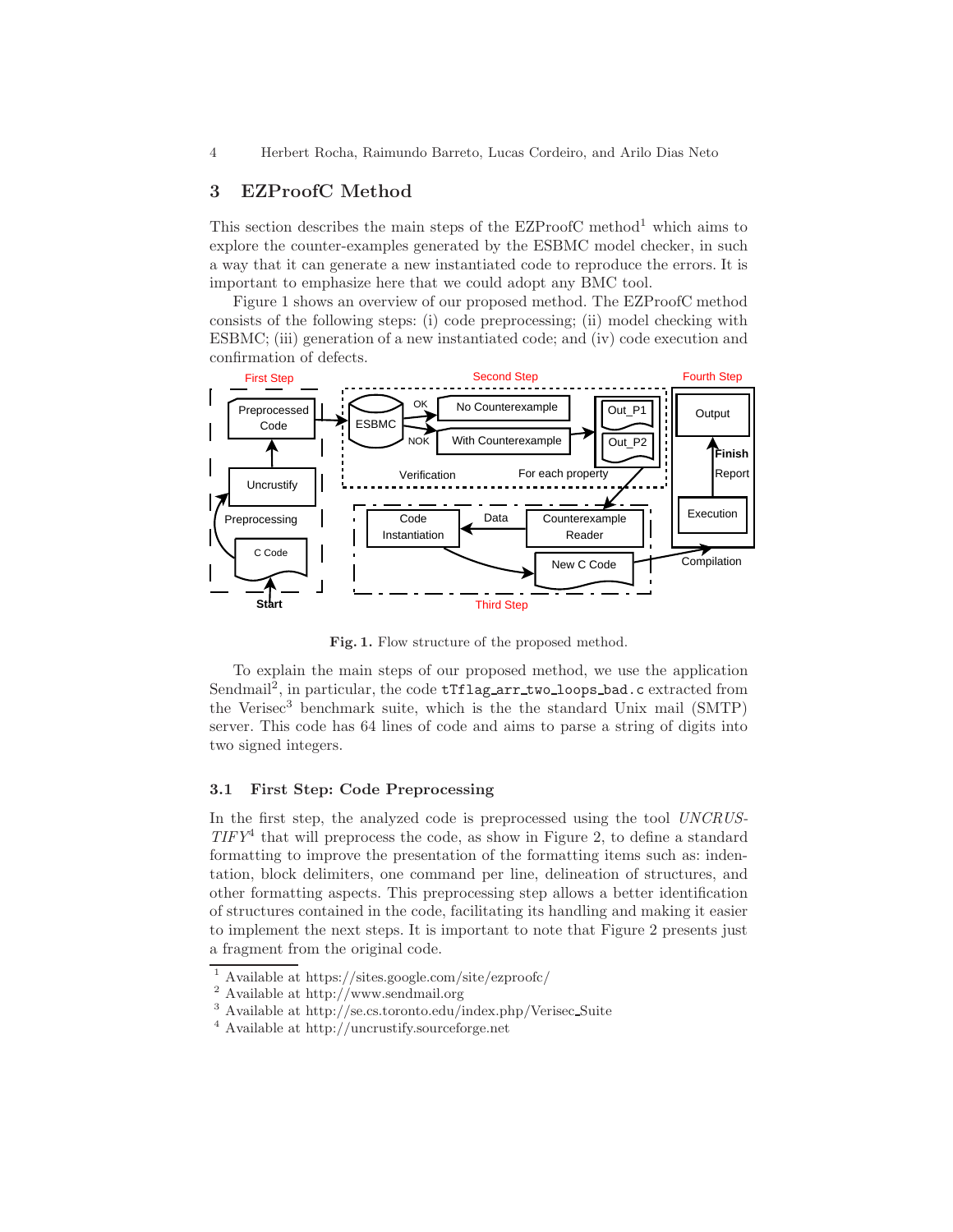```
#define INSIZE 14
       \int \int \ln t \cdot \text{main} \left( \text{void} \right)unsigned char in [INSIZE + 1];
      unsigned char c;
      int i, j;
      \int \ln t \, dt \, dx \, dx = 0;
  7 . . .
       \sqrt{\frac{k}{\pi}} /* accumulate last (int) from in (char []) */
      c = \text{in} [\text{idx} \cdot \text{in}];10 if (c == ' -')\frac{11}{12}\begin{array}{cc} 12 \\ 13 \end{array} i =0;
\begin{array}{c|c}\n\text{13} & \text{idx in++;} \\
\text{14} & \text{c} = \text{in} \text{id:} \n\end{array}\begin{array}{ll} \n\text{14} & \text{c = in} \left[ \text{idx in} \right]; \\
\text{15} & \text{while} \left( \left( \begin{array}{c} 0 \\ 0 \end{array} \right) \right) <= \\
\end{array}while ((0, 0, \leq c) & (c \leq 0, 0))\frac{16}{17}j = c - ' 0';\begin{array}{rcl} 18 & 18 & 10 + j; \\ 19 & 18 & 14 \end{array}id x_i in ++;20 c = in [id x in ];
\overline{21}\overline{22}23 }
```
Fig. 2. C code fragment already pre-processed.

### 3.2 Second Step: Model Checking with ESBMC

In the second step, we use the ESBMC to verify the properties that are violated in the code. ESBMC divides the verification in two levels: In the first level, ESBMC determines which properties might be violated by means of preliminary static analysis (using abstract interpretation), for determining program locations that potentially contain an error (these properties are called claims). It is worth to note that claims are automatically generated by ESBMC. Due to the imprecision of the static analysis, there is the need to go the second level, that is, ESBMC has to confirm that these claims are indeed genuine errors by using a more complete and accurate verification technique (it is important to emphasize that during the verification, ESBMC adopts the program slicing technique [14]).

The verification result may be classified in two ways: the code was checked and there is no counter-example (i.e., the property was verified but no error has been found up to the given bound  $k$ ) and the code was verified and there is a counter-example (i.e., a property violation has been found, as shown in Figure 3) which presents the violation of the property "idx in  $\leq 15$ " identified in the code fragment shown in Figure 2 (line 20). Additionally, for the verification process, ESBMC has an Eclipse plug-in,  $5$  which allows the user to locate the variable in the counter-example directly in the analyzed code. To explain clearly each proposed step, we decided to analyze one specific claim as shown in line 20 of Figure 2.

The property "idx in<15" has been violated due to the fact that in the array index in the variable idx in exceeds the upper bound of the array in as

<sup>5</sup> Available at http://www.eclipse.org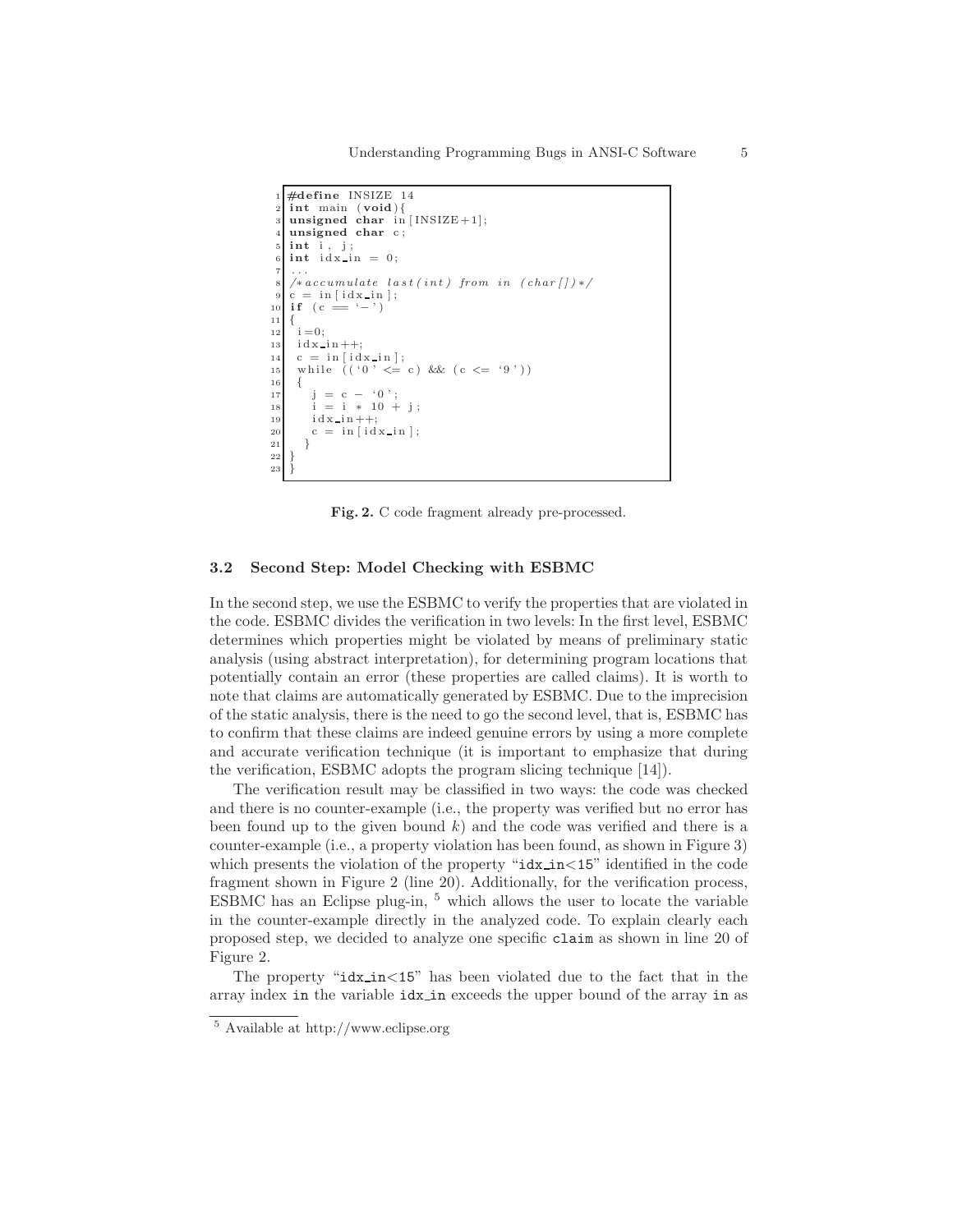Counterexample: (......)<br>State 55 file ccode.pre/pre\_tTflag\_arr\_two\_loops\_bad.c line **9** function main thread 0 ---------------------------------------------------- pre\_tTflag\_arr\_two\_loops\_bad::main::1::c=45 (00101101) State 58 file ccode.pre/pre\_tTflag\_arr\_two\_loops\_bad.c line 13 function main thread 0 ---------------------------------------------------- pre\_tTflag\_arr\_two\_loops\_bad::main::1::idx\_in=9 (00000000000000000000000000001001) State 59 file ccode.pre/pre\_tTflag\_arr\_two\_loops\_bad.c line 14 function main thread 0 ---------------------------------------------------- pre\_tTflag\_arr\_two\_loops\_bad::main::1::c=48 (00110000) State 96 file ccode.pre/pre\_tTflag\_arr\_two\_loops\_bad.c line 17 function main thread 0 ---------------------------------------------------- pre\_tTflag\_arr\_two\_loops\_bad::main::1::j=3 (00000000000000000000000000000011) State 97 file ccode.pre/pre\_tTflag\_arr\_two\_loops\_bad.c line 18 function main thread 0 ---------------------------------------------------- pre\_tTflag\_arr\_two\_loops\_bad::main::1::i=33 (00000000000000000000000000100001) State 98 file ccode.pre/pre\_tTflag\_arr\_two\_loops\_bad.c line 19 function main thread 0 ---------------------------------------------------- pre\_tTflag\_arr\_two\_loops\_bad::main::1::idx\_in=15 (00000000000000000000000000001111) State 93 file ccode.pre/pre\_tTflag\_arr\_two\_loops\_bad.c line 20 function main thread 0 ---------------------------------------------------- pre\_tTflag\_arr\_two\_loops\_bad::main::1::c=51 (00110011) Violated property: file ccode.pre/pre\_tTflag\_arr\_two\_loops\_bad.c line 20 function main array `in' upper bound idx\_in < 15 VERIFICATION FAILED

Fig. 3. Counter-example.

defined in line 3  $(in[INSIZE+1])$  of Figure 2, where INSIZE is defined with the value 14. As the loop in line 15 does not control the value of the variable  $idx_in$ , in state 98 this variable receives a value greater than the upper bound of the array in, which thus causes the UPPER BOUND violation.

### 3.3 Third Step: Code Instantiation

The third step is divided into two phases: analysis of counter-examples produced in step 2 and generation of a new instantiated C code. Algorithm 1 details the method to run both phases. The runtime complexity of this algorithm is  $O(n +$ m), where n is the size of the analyzed C code and m is the size of the counterexample. The inputs of this algorithm are the analyzed code (Code) and the counter-example (CE Out). Initially, the counter-example (CE Out) is analyzed to collect several pieces of information, such as: (1) the variables involved in the property violation; (2) the line number where values are assigned to variables; and (3) the specific value for each variable. This information is obtained by the function GetValuesCEER (line 1 of the Algorithm 1) through regular expressions applied to the counter-example file. This function returns a set that contains data about the variables found in the counter-example (e.g.,  $Var\{vline = 9, var$ )  $= c$ , vvalue  $= 45$ , the violated property (P) and the line number where the property has been violated (line\_p).

In this way, the analyzed code is read (starting from line 8), as well as the counter-example. If the line number of the variable identified in the counter-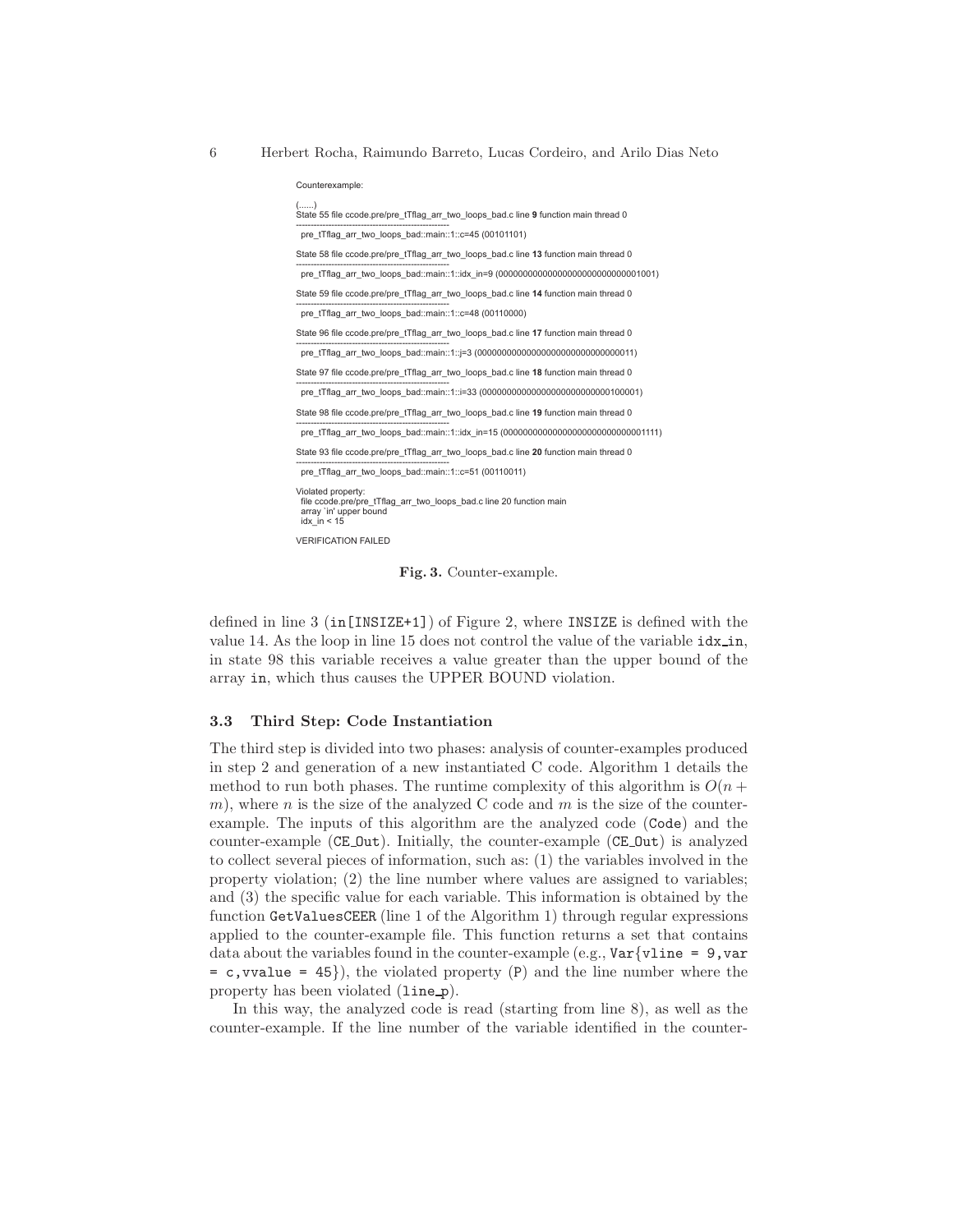|    | Input: Code, CE_Out                                                                                                                                                           |  |  |  |  |  |  |  |
|----|-------------------------------------------------------------------------------------------------------------------------------------------------------------------------------|--|--|--|--|--|--|--|
|    | <b>Output:</b> New instantiated code                                                                                                                                          |  |  |  |  |  |  |  |
|    | // first phase                                                                                                                                                                |  |  |  |  |  |  |  |
|    | 1 Var, P, line $p \leftarrow$ GetValuesCEER ( <i>CE_Out</i> );                                                                                                                |  |  |  |  |  |  |  |
|    | 2 SCE $\leftarrow$ {Var{vline, var, vvalue}, P, line_p};                                                                                                                      |  |  |  |  |  |  |  |
|    | 3 size $\leftarrow$ GetTotalLineCE( $SCE/Var[$ );                                                                                                                             |  |  |  |  |  |  |  |
|    | 4 Lines, tline $\leftarrow$ GetValuesCode( $Code$ );                                                                                                                          |  |  |  |  |  |  |  |
|    | $5 \text{ SCode} \leftarrow \{\text{Lines}\}\;$ , tline};                                                                                                                     |  |  |  |  |  |  |  |
| 6  | $UPCASE \leftarrow \{Set \space of \space specific \space cases \space for \space counter-example \space data \space collection\};$                                           |  |  |  |  |  |  |  |
|    | 7 $i, k \leftarrow 1$ ;                                                                                                                                                       |  |  |  |  |  |  |  |
|    | // second phase                                                                                                                                                               |  |  |  |  |  |  |  |
| 8  | while $i \leq SCode[time]$ do                                                                                                                                                 |  |  |  |  |  |  |  |
| 9  | if $i == \textit{SCE}$ [Var[vline]k]] AND $k \leq size$ then                                                                                                                  |  |  |  |  |  |  |  |
| 10 | if $SCE[P]$ OR $SCE[Var[vvalue[k]]] \in UPCASE$ then                                                                                                                          |  |  |  |  |  |  |  |
| 11 | New_Line $\leftarrow$ StartTrigger(SCE[P], SCE[Var[vvalue[k]]);                                                                                                               |  |  |  |  |  |  |  |
| 12 | WriteLineCode(New_Line); $k \leftarrow k + 1$ ;                                                                                                                               |  |  |  |  |  |  |  |
| 13 | end                                                                                                                                                                           |  |  |  |  |  |  |  |
| 14 | else                                                                                                                                                                          |  |  |  |  |  |  |  |
| 15 | $\begin{aligned} &{\rm New\_Line} \leftarrow \text{``SCE[Var[var[k]]]} = {\rm SCE[Var[value[k]]]''} ; \\ &{\tt WriteLineCode(New\_Line)}; \, k \leftarrow k+1; \end{aligned}$ |  |  |  |  |  |  |  |
| 16 |                                                                                                                                                                               |  |  |  |  |  |  |  |
| 17 | end                                                                                                                                                                           |  |  |  |  |  |  |  |
| 18 | end                                                                                                                                                                           |  |  |  |  |  |  |  |
| 19 | else                                                                                                                                                                          |  |  |  |  |  |  |  |
| 20 | WriteLineCode( $SCode Lines[i] $ ); i $\leftarrow$ i + 1;                                                                                                                     |  |  |  |  |  |  |  |
| 21 | end                                                                                                                                                                           |  |  |  |  |  |  |  |
|    | $22$ end                                                                                                                                                                      |  |  |  |  |  |  |  |

Algorithm 1: Counterexample2NewCode

example is equal to the line number of the analyzed code we can generate a new line of code; where the identified variable receives the value abstracted from the counter-example (e.g., the following values of the variables gathered from the counter-example  $line = 9$ , var = c and value = 45 result that the variable New Line (in line 15) receives the text  $c = 45$ , which thus generates a new line). Importantly, the instantiation of the variables in the new code is strictly executed according to the sequence in the counter-example. For instance, if the same variable in the counter-example is mentioned multiple times in the same line (for example, in loops), only the last value found in the counter-example will be assigned to the variable in the instantiated code.

Improving the counter-example data collection, the proposed method may require a separate approach for some specific cases, where it is applied to the verification step of the EZProofC method (see Section 3.2) or triggered by the analysis of the counter-example. Line 10 of the Algorithm 1 checks whether the property or a variable in the counter-example is in a set of specific cases already predefined (line 6 variable UPCASE). Thus, if there is some specific case in the counter-example that has been identified, the proper approach is applied by the adoption of the function StartTrigger in the line 11, as following:

(i) When the violation of a property is identified and there is not enough information about the counter-example, it is necessary to use in the verifica-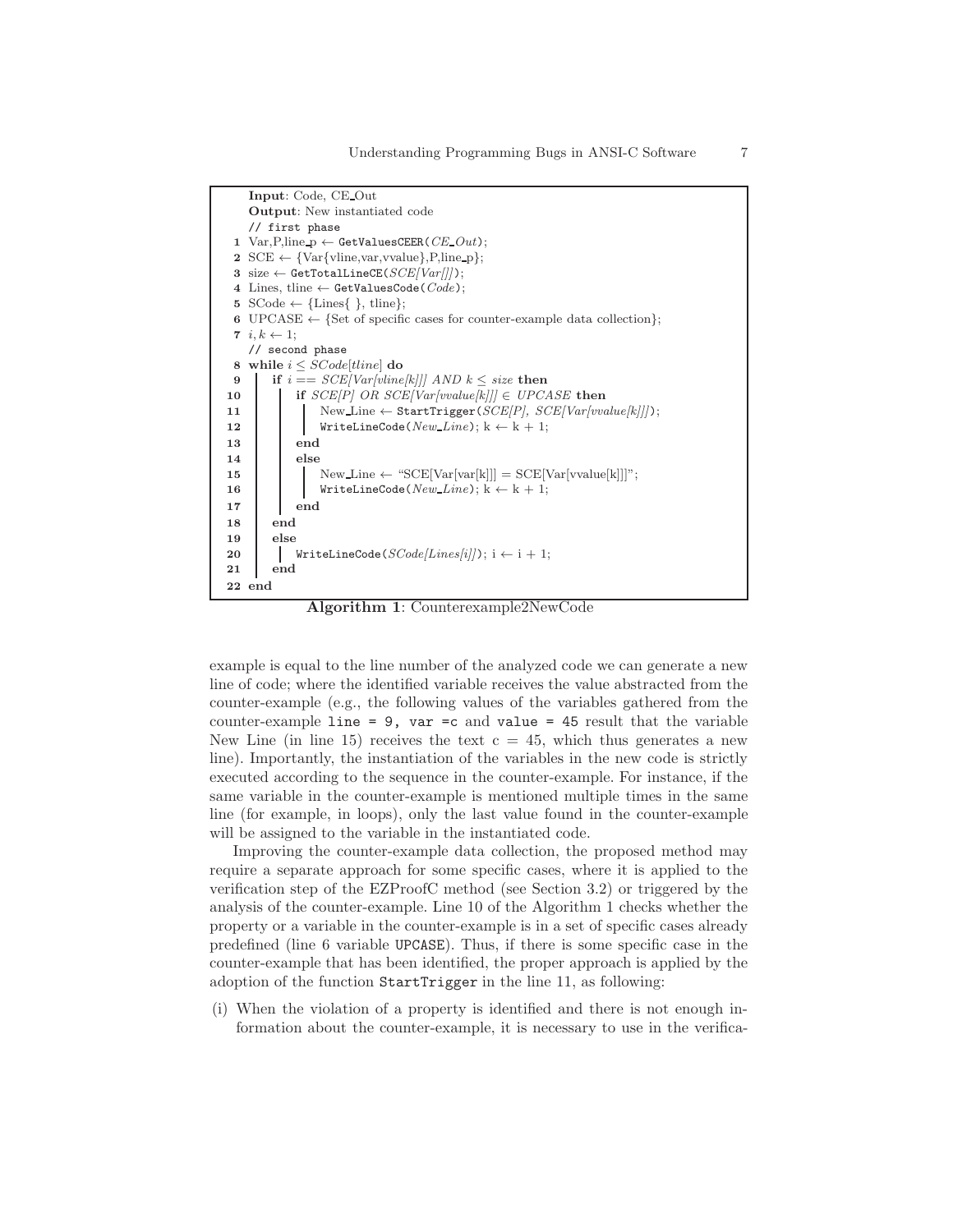tion step with ESBMC, particularly in smaller code, the option --no-slice which does not remove unused equations of the program for generating the counter-example. Another way to diversify the values of variables, and hence the result in the counter-example, is to apply non-deterministic values to them, e.g.  $a[0]$ =nondet\_int();

- (ii) In some specific cases, the violation of the property UPPER BOUND can generate a counter-example without the data about the upper bound of the array. In this case, the method firstly identifies the array name and, through the analysis of the code, it can collect the upper bound. This procedure is accomplished by two elements: the first is the function NUM OF(arr) to get the array size; and the second element is an assert that will contain the result of the function NUM OF(arr) and the index value of the array that was identified in the counter-example, thereby the structure of the assert will be the following  $assert((N) \leq NUMOF(arr)-1)$ , where N is the index value, that will be adopted to validate the bound of the array;
- (iii) Considering dynamic memory allocation violations, the proposed method has to analyze: (1) if the pointer is referencing to the correct object; (2) if the pointer points to an invalid object; (3) if the object considered is a dynamic object; and (4) the argument of a free function call if in the deallocation procedure is still a valid pointer value. The aim of this analysis is to obtain a right assertion about the property identified.

The second phase of this third step from the EZProofC method aims to generate a new instantiated code. The method only makes a copy of the original code (in line 20 of the Algorithm 1), and replaces variables assignments using the specific values identified in phase one (in line 12 or 16). In the case of properties such as UPPER BOUND or LOWER BOUND, the proposed method includes assertions in the instantiated code to reproduce the error, as mentioned before in line 11 about the triggers in the analysis of the counter-example. Such assertions contain data from the property identified in the counter-example. The final result of this step is an instantiated C code with the values of variables that are extracted from the counter-example, as shown in Figure 4. It is worth noting that in the counter-example (see Figure 3), the property violated was UPPER BOUND, and the data was "idx in<15". In this case, in line 20 of Figure 4, the proposed method has included an assertion in order to reproduce the error.

In particular, in this example it is obvious that the assertion will fail. This is because the previous instruction assigns exactly a value that contradicts the assertion. However, it is worth observing that this assignment comes directly from the counter-example, implying that there is a situation where this assignment happens in one of the execution paths.

#### 3.4 Fourth Step: Code execution and confirmation of errors

In the third step of this method, we generate one instantiated program for each property violated. In this fourth step, each instantiated code is compiled and executed. The result of the execution demonstrates the error (Line:20:main: Assertion & 'idx\_in<15' failed. Aborted) pointed out by the counterexample.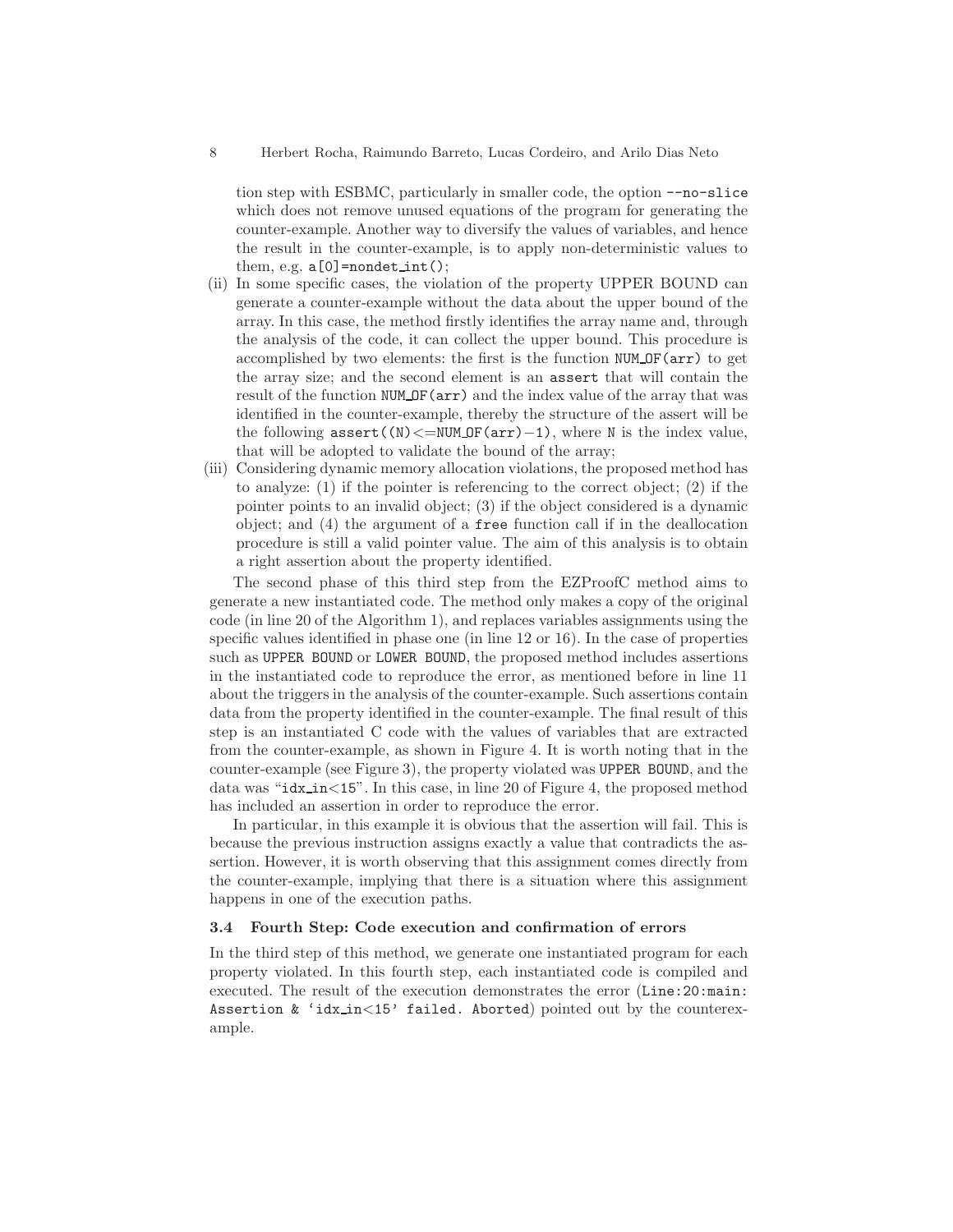```
#define INSIZE 14
    int main (void){
    unsigned char in [INSIZE + 1];
    unsigned char c;
    int i, j;
    \int \ln t \, dt \, dx \, dx = 0;
 7 . . .
    \sqrt{\frac{\text{88}}{1}} /* accumulate last (int) from in (char []) */
9 c =45 ; //<− by EZProofC
10 i f ( c == '− ' )
\frac{11}{12}\begin{bmatrix} 12 \\ 13 \end{bmatrix} i =0 ;<br>idx_in
13 id x in = 9 ; //<- by EZProofC
14 c =48 ; //<- by EZProofC<br>while ((0 \le c) \& (c \le -9))\frac{16}{17}j =3 ; //<- by EZProofC
18 i =33 ; //<− by EZProofC
19 idx_in = 15 ; //<− by EZProofC<br>20 assert(idx_in <15); //<− by EZProofC
21 c =51 ; //<- by \angle EZProofC
^{22}\overline{23}24 }
```
Fig. 4. C code already instantiated.

## 4 Experimental Results

This section describes the planning, design, execution, and the analysis of the results of an empirical study conducted with the purpose of evaluating the proposed method when applied to the verification of standard ANSI-C benchmarks and, additionally, a comparison with the tool Frama-C<sup>6</sup> [4] version Boron-20100401. Frama-C is a suite of tools dedicated to the analysis of software written in C. Frama-C makes it possible to observe sets of possible values for the variables of the program at each point of the execution. Frama-C also allows verifying that the source code satisfies a provided formal specification. The specifications can be written in a dedicated language, in this case, ANSI/ISO C Specification Language (ACSL).

The experiments were conducted on an Intel Core 2 Duo CPU, 2Ghz, 3GB RAM with Linux OS. The proposed method was implemented in a tool called EZProofC using the ESBMC v1.16 model checker.

### 4.1 Planning and Design the Experiments

The goal of this empirical evaluation is to analyze the impact of the proposed method with the purpose of confirming the properties reported by the model checker as possible errors in the code. This confirmation is based on the number of properties (claims) reported by the model checker, which should be confirmed by the proposed method.

 $6$  http://frama-c.com/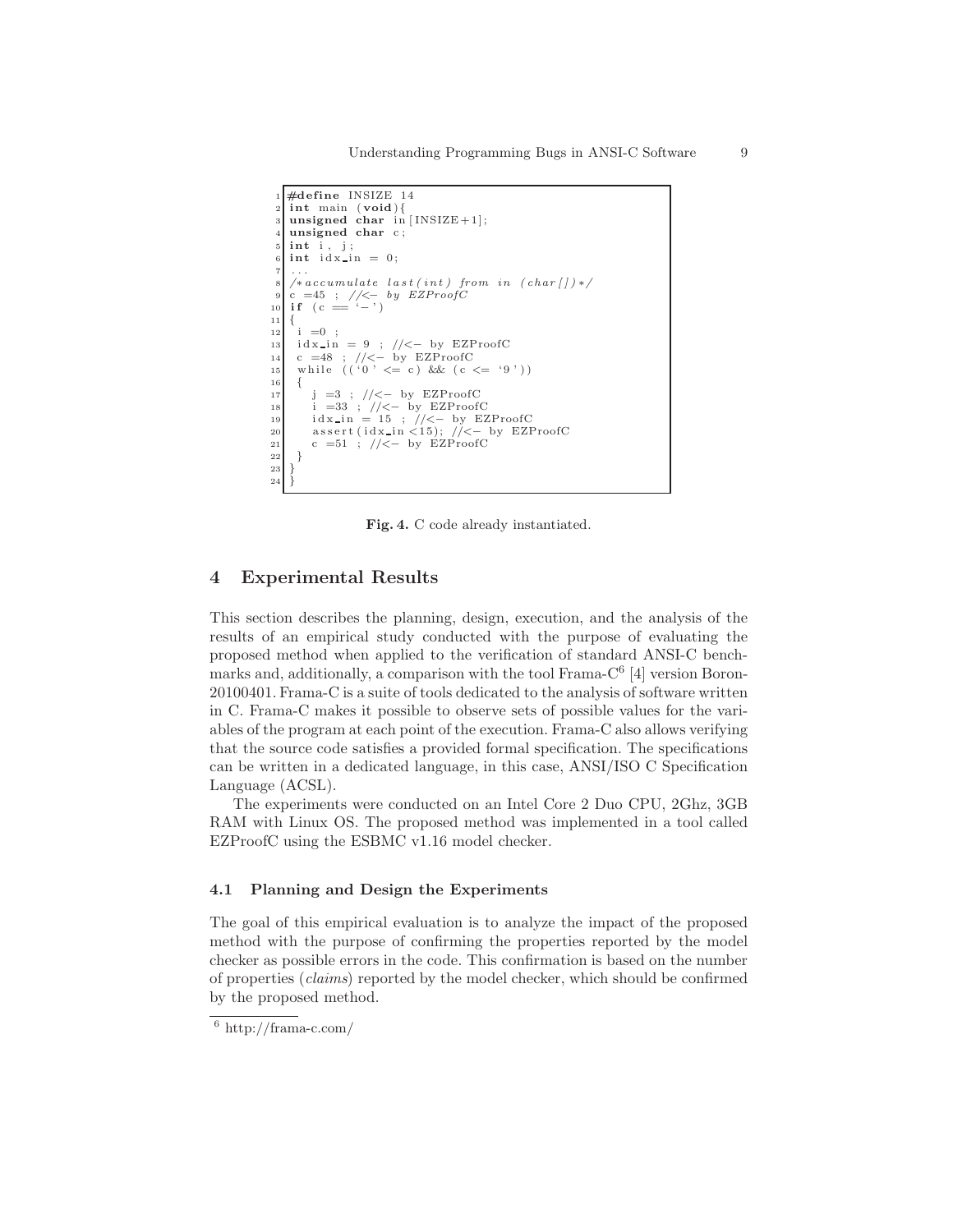In order to evaluate the proposed method, we considered 211 ANSI-C programs from six different benchmarks selected with the aim to evaluate the capacity and performance of methods and techniques in the identification of errors. Moreover, such ANSI-C programs from these standard benchmark suites represent real implementations. The adopted benchmarks were: (i)  $EUREKA^7$  which contains programs that allow us to assess the scalability of the model checking tools on problems of increasing complexity. It is worth observing that some of the programs represent more than one execution, with different input data. For instance, the program bubble sort1 13.c represents 13 instances (from 1 to 13) of the program bubble sort.c. The program prim4 8.c represents 5 instances (from 4 to 8) of the program  $\text{prim.c}$ ; (ii)  $\text{SNU}^8$  which contains C programs used for worst-case execution time analysis, where such programs are mostly of numeric analysis and DSP (Digital Signal Processing) algorithms; (iii) WCET<sup>9</sup> which, in the same way as SNU, contains programs used for worst-case execution time analysis; (iv)  $NEC^{10}$  which contains C programs that allow us to check error-detection easily since they provide ANSI-C programs with and without known errors; (v) Siemens  $(SIR<sup>11</sup>)$  which is a test suite for lexical analyzer, pattern matching and (vi) some ANSI-C programs taken from the CBMC (C bounded model checker) tutorial <sup>12</sup>.

During this empirical evaluation, each program of the benchmark was executed using 3 methods: (1) Application of the EZProofC method (see Section 3), i.e., code preprocessing, identification of claims, verification, analysis of counterexamples, and code instantiation; (2) Application of the tool Frama-C with the option -val, which means that the value analysis plug-in is called in such a way that it computes automatically variation domains for the variables of the program. This plug-in is used to infer absence/presence of runtime errors; and (3) Application of the tool Frama-C with the plug-in Jessie, which is a plugin that allows deductive verification of C programs annotated with ACSL [2]. The verification conditions (VC) are verified by the **Z3** theorem prover <sup>13</sup>, which is the same standard theorem prover used by the ESBMC model checker. In this way the tool Frama-C was executed as: frama-c -jessie -jessie-atp=z3 <file.c>, where <file.c> is the C code that will be verified.

### 4.2 Experiment's Execution and Results Analysis

After executing the benchmarks, we obtained the results shown in Table 1, where each column of this table means: (1) the application identification (ID), (2) the C program name and, additionally, in some cases, the range of instances, e.g., file1.13.c, meaning that there are 13 instances, from 1 to 13. In Table 1 the

<sup>13</sup> http://research.microsoft.com/en-us/um/redmond/projects/z3/

<sup>7</sup> http://www.ai-lab.it/eureka/bmc.html

<sup>8</sup> http://www.cprover.org/goto-cc/examples/snu.html

<sup>9</sup> http://www.mrtc.mdh.se/projects/wcet/benchmarks.html

<sup>10</sup> http://www.nec-labs.com/research/system/systems SAV-website/benchmarks.php

<sup>11</sup> http://sir.unl.edu/portal/index.html

<sup>12</sup> http://www.cprover.org/cbmc/doc/manual.pdf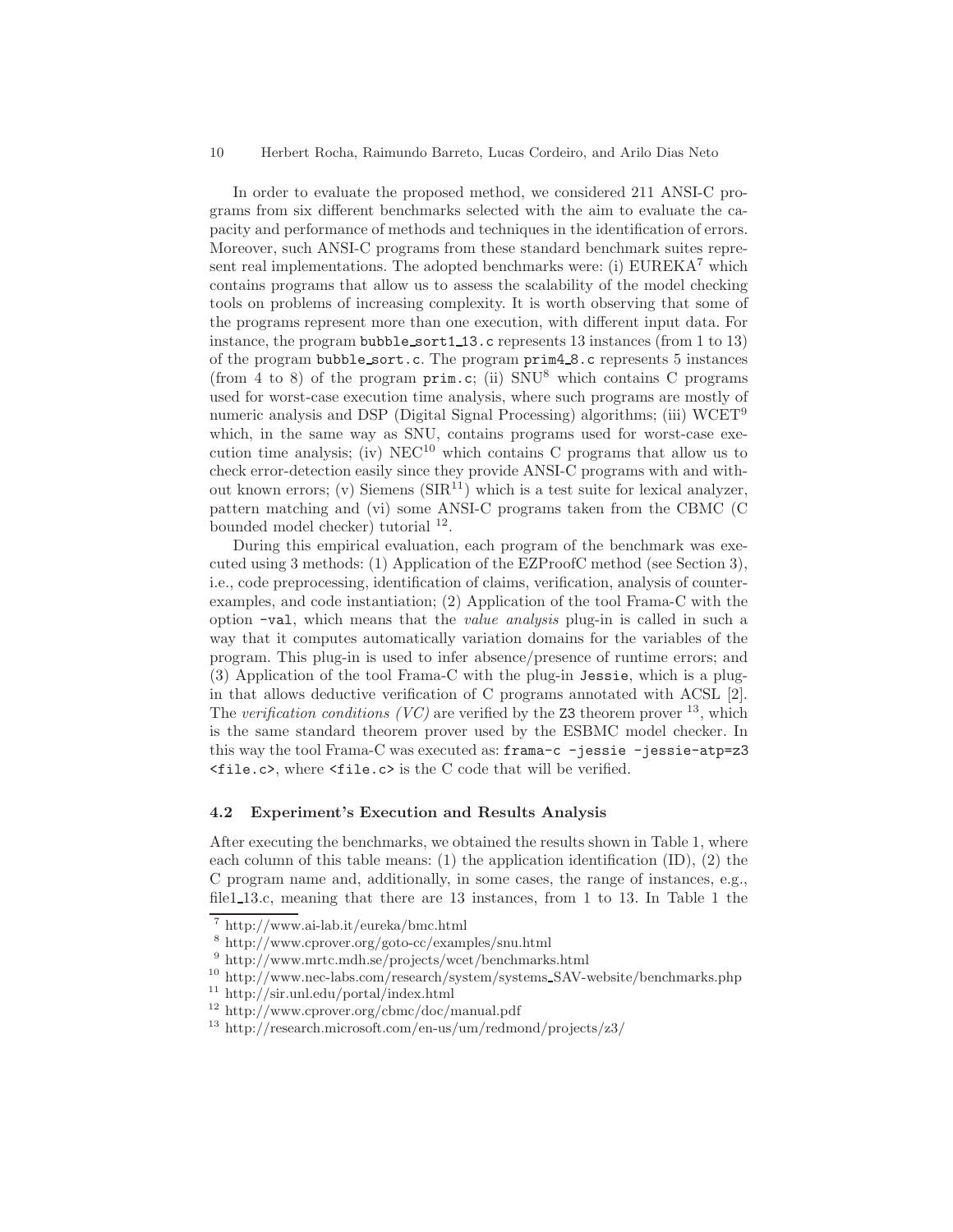programs from 1 to 16 come from the EUREKA benchmark, from 17 to 19 come from the CBMC tutorial, program 20 comes from the NEC benchmark, from 21 to 22 come from the SNU benchmark, program 23 comes from WCET benchmark, and program 24 comes from SIR benchmark; (3) the lines of code - LOC  $(\#L);$  (4) the amount of identified *warnings* ( $\#W$ ) and the execution time (TW) of the Frama-C with the *value analysis plug-in*; (5) the total number of properties (or claims) that may be violated  $(\#P)$ , the execution time of the properties identification spent by ESBMC and EZProofC (TC), the execution time of the verification of all properties spent by ESBMC (TV), total number of properties that have been violated and reproduced using the EZProofC method  $(\#V)$ , and the number of lines in the counter-examples (CE); and (6) the number of properties found in common (Same Claims & Warnings) between the EZProofC (claims) and the Frama-C (warnings).

It is important to note that for programs with several instances, the number of violated properties presented is that of the highest instance value. Additionally, in case of programs with more than one instance, the number of lines in the counter-examples (#CE) and properties found in common (Same Claims & Warnings) is respectively the largest counter-example found and the largest number of properties found in common. The results of the application of the proposed method, as well as the EZProofC tool are available at https://sites.google.com/site/ezproofc/.

|                |                                      |                | $\operatorname{Frame-C}$ |        | EZProofC/ESBMC |           |                         |                   | Same Claims              |                  |
|----------------|--------------------------------------|----------------|--------------------------|--------|----------------|-----------|-------------------------|-------------------|--------------------------|------------------|
| $^{\#}$        | Module                               | $\#\mathrm{L}$ | $#W$ TW                  |        | #P             | <b>TC</b> | $\overline{\text{TV}}$  | $\# \overline{V}$ | CE                       | & Warnings       |
| 1              | $bf5\_20.c$                          | 49             | 6                        | $<$ 1s | 33             | $<$ 1s    | < 60s                   | $\Omega$          | $\overline{a}$           | $\overline{0}$   |
| $\overline{2}$ | bubble_sort1_13.c                    | 51             | $\overline{2}$           | $<$ 1s | 25             | $<$ 1s    | <15s                    | $\Omega$          | $\overline{a}$           | $\overline{0}$   |
| 3              | fibonacci1_13.c                      | 25             | $\mathbf{1}$             | $<$ 1s | 1              | $<$ 1s    | $<$ 1s                  | $\Omega$          | $\overline{\phantom{0}}$ | $\overline{0}$   |
| $\overline{4}$ | init_sel_sort1_13.c                  | 54             | $\overline{2}$           | $<$ 1s | 25             | $<$ 1s    | <15s                    | $\Omega$          | $\overline{a}$           | $\overline{0}$   |
| 5              | minmax1.13.c                         | 19             | 6                        | $<$ 1s | 9              | $<$ 1s    | $<$ 3s                  | $\Omega$          | $\overline{a}$           | $\overline{0}$   |
| 6              | minmax_unsafe1_13.c                  | 19             | 6                        | $<$ 1s | 9              | $<$ 1s    | $\leq$ 4s               | $\mathbf{1}$      | 16                       | $\overline{0}$   |
| $\overline{7}$ | $n_k$ gray_codes1_13.c               | 45             | 36                       | <1s    | 22             | $<$ ls    | $<$ 120s                | $\Omega$          | $\overline{a}$           | 11               |
| 8              | no_init_bubble_sort_safe1_13.c       | 25             | $\overline{2}$           | $<$ 1s | 14             | $<$ 1s    | <7s                     | $\mathbf{1}$      | 32                       | $\mathbf{1}$     |
| 9              | no init sel_sort1_13.c               | 41             | 5                        | $<$ 1s | 25             | $<$ 1s    | $<$ 15s                 | 12                | 144                      | 3                |
|                | $10$ no init sel sort safe $1.13.c$  | 28             | 5                        | $<$ 1s | 14             | $<$ 1s    | <7s                     | $\mathbf{1}$      | 32                       | $\overline{3}$   |
|                | $11$ no init sel sort unsafel $13.c$ | 28             | 5                        | $<$ 1s | 14             | $<$ 1s    | <7s                     | $\mathbf{1}$      | 32                       | 3                |
|                | $12 \text{ prim4}_8$ .c              | 79             | 12                       | $<$ 1s | 30             | $<$ ls    | < 60s                   | $\Omega$          | $\overline{a}$           | 3                |
|                | 13 selection_sort1_13.c              | 54             | $\overline{2}$           | $<$ 1s | 25             | $<$ 1s    | <15s                    | $\Omega$          | $\overline{\phantom{0}}$ | $\overline{0}$   |
| 14             | $strcmp1_13.c$                       | 15             | $\overline{4}$           | $<$ 1s | 6              | $<$ 1s    | $\approx$ 14400s        | 3                 | 80                       | $\overline{0}$   |
|                | $15$ sum $1$ , $13.c$                | 21             | $\mathbf{1}$             | $<$ 1s | 1              | $<$ 1s    | <1s                     | $\mathbf{1}$      | 48                       | $\boldsymbol{0}$ |
|                | $16$ sum_array $1\_13.c$             | 11             | $\mathbf{1}$             | $<$ 1s | $\overline{7}$ | $<$ 1s    | $<$ 3s                  | 1                 | 8                        | $\overline{0}$   |
| 17             | assert_unsafy.c                      | 15             | $\overline{4}$           | $<$ 1s | 1              | $<$ 1s    | <1s                     | 1                 | 24                       | $\overline{0}$   |
|                | 18 bound_array.c                     | 16             | $\overline{2}$           | $<$ 1s | 10             | $<$ 1s    | $<$ 10s                 | 1                 | 30                       | $\mathbf{1}$     |
|                | 19 division by zero.c                | 32             | $\overline{3}$           | $<$ 1s | $\mathbf{1}$   | $<$ 1s    | <1s                     | 1                 | 24                       | $\mathbf{1}$     |
|                | $20$ <sub>ex</sub> $26.c$            | 29             | $\overline{4}$           | $<$ 1s | 8              | $<$ 1s    | $\approx 420s$          | $\overline{2}$    | 1236                     | $\mathbf{1}$     |
| 21             | crc_det.c                            | 125            | $\overline{1}$           | $<$ 1s | 15             | $<$ 1s    | $\approx 840s$          | $\Omega$          | $\overline{a}$           | 1                |
| 22             | select_det.c                         | 122            | 3                        | $<$ 1s | 39             |           | $<$ 1s $\approx$ 14400s | 3                 | 40                       | $\mathbf{1}$     |
|                | 23 cnt_nondet.c                      | 139            | $\overline{0}$           | $<$ 1s | 16             | $<$ 1s    | $<$ 1s                  | $\Omega$          | $\overline{a}$           | $\Omega$         |
|                | 24 Siemens_print_tokens2.c           | 508            | 90                       | $<$ 1s | 51             |           | $<$ 1s $\approx$ 18000s | 1                 | 3344                     | 34               |

Table 1. Details related to the execution time of the benchmarks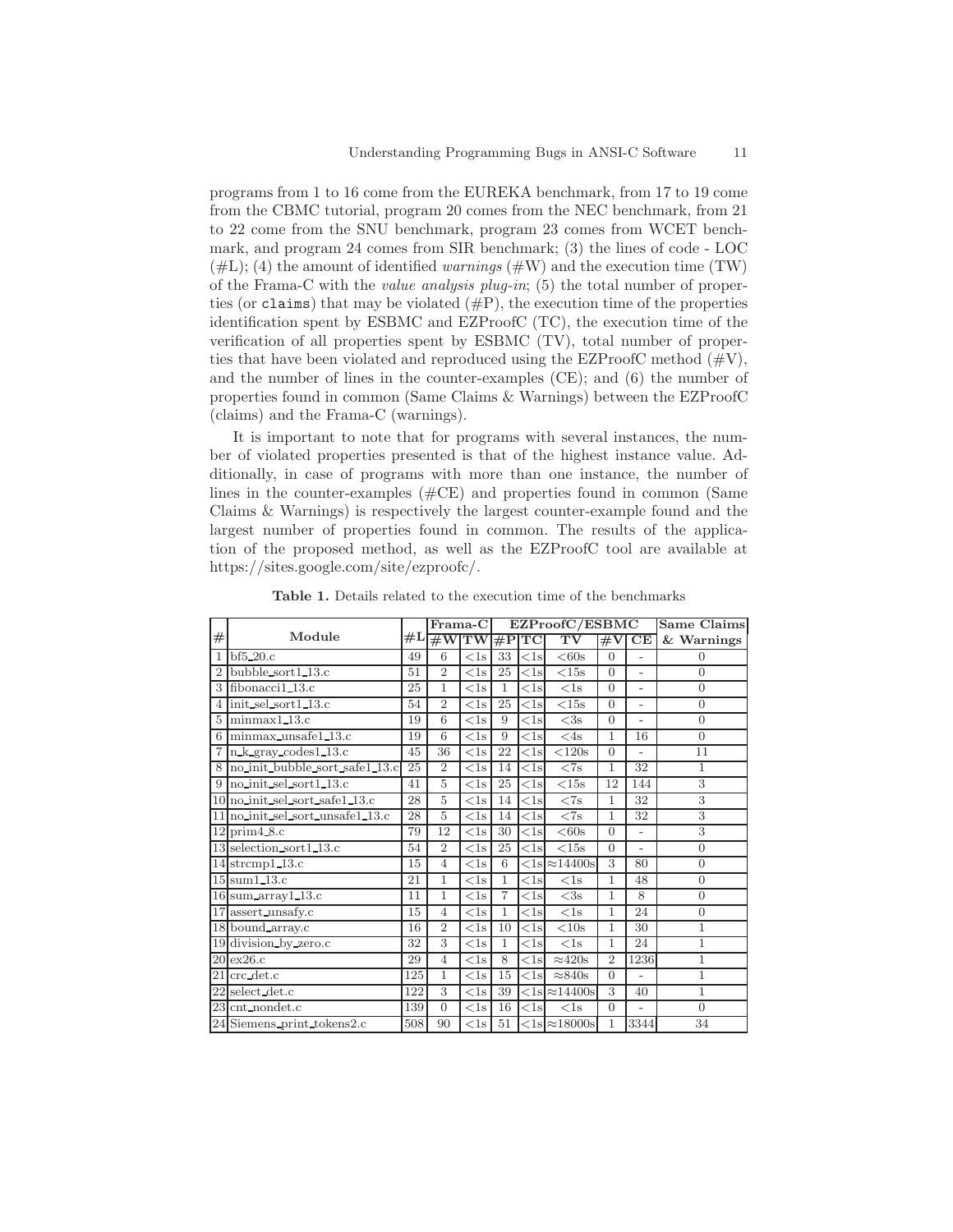As shown in Table 1, the EZProofC method is scalable to any code and counter-example size, since the complexity of the proposed method algorithm is  $O(n+m)$ . The execution time of EZProofC is thus linear, even when considering different code sizes, as we can see in the experiments' execution time.

One could argue that the selected benchmarks may not represent well all the possible scenarios for applying the proposed method, mainly when taking into account the programs size in terms of LOCs. However, as an example consider the experiment with the program 20 from Table 1, which has only 29 LOCs but it was the one that produced some of the largest counter-examples, in this case 1236 lines. Note further that this counter-example has a trace that shows all the variables, as well as the assignments included in a specific execution (i.e., including loops) that will result in the violation of the property that has been identified by ESBMC (i.e., unwind of a specific execution of the program). The drawback of the EZProofC tool is that it relies on the scalability of the adopted model checker, since it depends only on it to generate the counter-examples. Apart from that, the proposed method is able to scale to large sizes of counterexamples, in this case, from 8 up to 3344 lines. However, we believe that the limiting factor on the size of the counter-example is far beyond this.

Analyzing the Frama-C tool with the *value analysis plug-in*, it is important to emphasize that the results about *warnings* (in the column  $\#W$ ) are very effective, providing the user with a good support to explore the code that has been analyzed. However, such warnings were not only about safety properties, but involved analysis of the structures of the code (e.g., return of functions). This partly explains why the number of properties between the EZProofC (claims) and the Frama-C (warnings) (column Same Claims & Warnings of Table 1) are rather different.

The Frama-C tool also allows the use of other plug-ins, for instance, the plugin Jessie, which aims to perform deductive verification of C programs not using, in this case, static analysis. The C program does not need to be complete nor annotated to be analyzed with the Jessie plug-in [10]. However, in the experiment conducted, Jessie plug-in did not find any property violation, i.e., no error was found, even though Frama-C pointed out several warnings. Jessie plug-in also allows to prove that C functions satisfy their specification as expressed in AN-SI/ISO C Specification Language (ACSL). We understand that the verification of Frama-C could be improved by writing such specifications on the analyzed C code. However, the inclusion of such specifications may be hard and error-prone, especially for legacy code. Therefore, if we compare the use of Frama-C/Jessie and the EZProofC, we argue that a great advantage of EZProofC is not requiring such auxiliary specifications. EZProofC is a completely automatic method that does not need to write specifications, and neither preconditions and postconditions. Additionally, in the case of the Frama-C, the user has to act explicitly to reproduce the error using the computed values.

In these experiments some situations need to be pointed out about the application of the EZProofC method.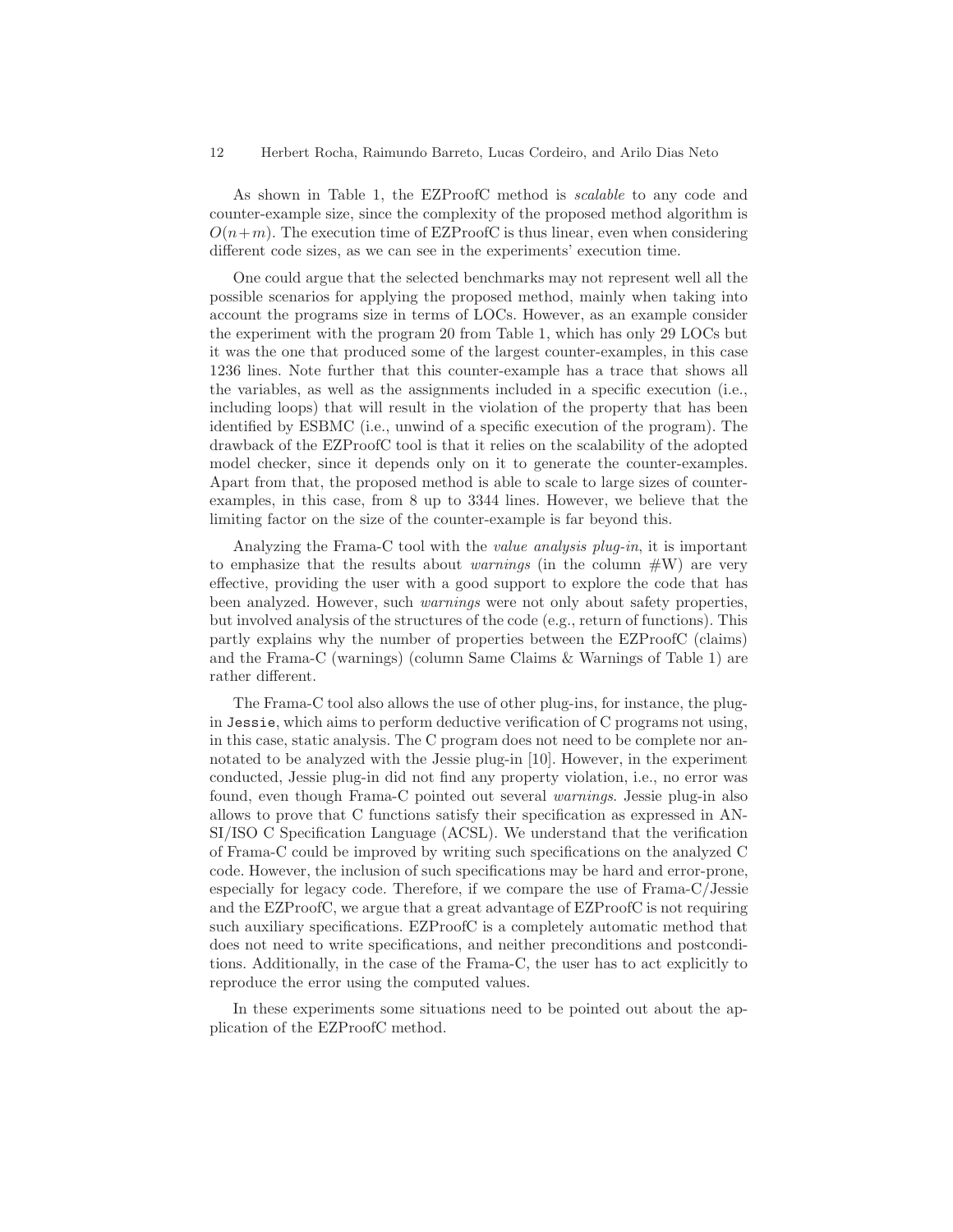- In program 20 from Table 1, EZProofC identified properties of safety pointers and dynamic memory allocation (POINTER OFFSET and SAME-OBJECT). The property identified was UPPER BOUND and the data was  $!(2 \times y +$ POINTER OFFSET(x) >= 200) || !(SAME-OBJECT  $(x, \&b[0])$ ). However, after handling all information (see Section 3.3), this resulted only in the following assertive  $(2*y + x \ge 200)$  ||  $(x != b)$ .
- Program 24 is considered the golden version code (i.e., the supposed correct version). Taking into account that this code is very large, and requires a significant amount of memory, the verification was performed in a functionby-function basis. Particularly, we checked the function get token. The error identified in this code is the UPPER BOUND violation of array buffer, which is declared with the upper bound of 80. However, based on the proof of the error, it is noticed that the index of this array, the variable i, exceeded the upper bound, causing the violation of property  $i < 81$ , in the same way as identified in the work of Cordeiro et.al. [6].

We have shown that the manipulation of the counter-example is not always a trivial task. During the experiments, we obtained relatively large counterexamples (e.g., 3344 lines). However, the application of our proposed method decreases substantially the complexity of this task, i.e., the EZProofC solves the problem in less than 1s (without the verification step with the model checker), to manipulate a large amount of data, variables and their values. It is important to emphasize the need for verifying each property (claims) identified in the analyzed code. This is because these properties do not necessarily correspond to errors, but these are only potential failures. This is the reason by which the number of properties identified in Table 1 is greater than or equal to the number of errors reproduced.

## 5 Related Work

In the technical literature, there are several tools and methods for analysis of counter-examples and debugging code for error-proof. Many studies have addressed this problem (e.g. [4], [7], [9], [13]), that aim to find the root cause of a failure in the model, and propose automated means of extracting more information about the model, facilitating the debugging process.

Ji et al. [9] present a software debugger used for finding errors in C programs. In the same way, EZProofC aims to demonstrate errors found by BMCs. The difference is that our technique tests the system exhaustively for verifying that a given property is part of the model. Additionally, BMCs run the code symbolically, that is, they do not test programs with fixed entry values, but create a mathematical model of the program [1]. Debuggers, however only evaluate execution paths that were defined according to the input variables. Thus, a debugger will not exhaustively test the state space of the analyzed code.

Taghdiri and Jackson [13] propose a counter-example guided refinement of an abstraction to check programs written in any programming language that supports procedure declarations and can be translated to logical constraints. In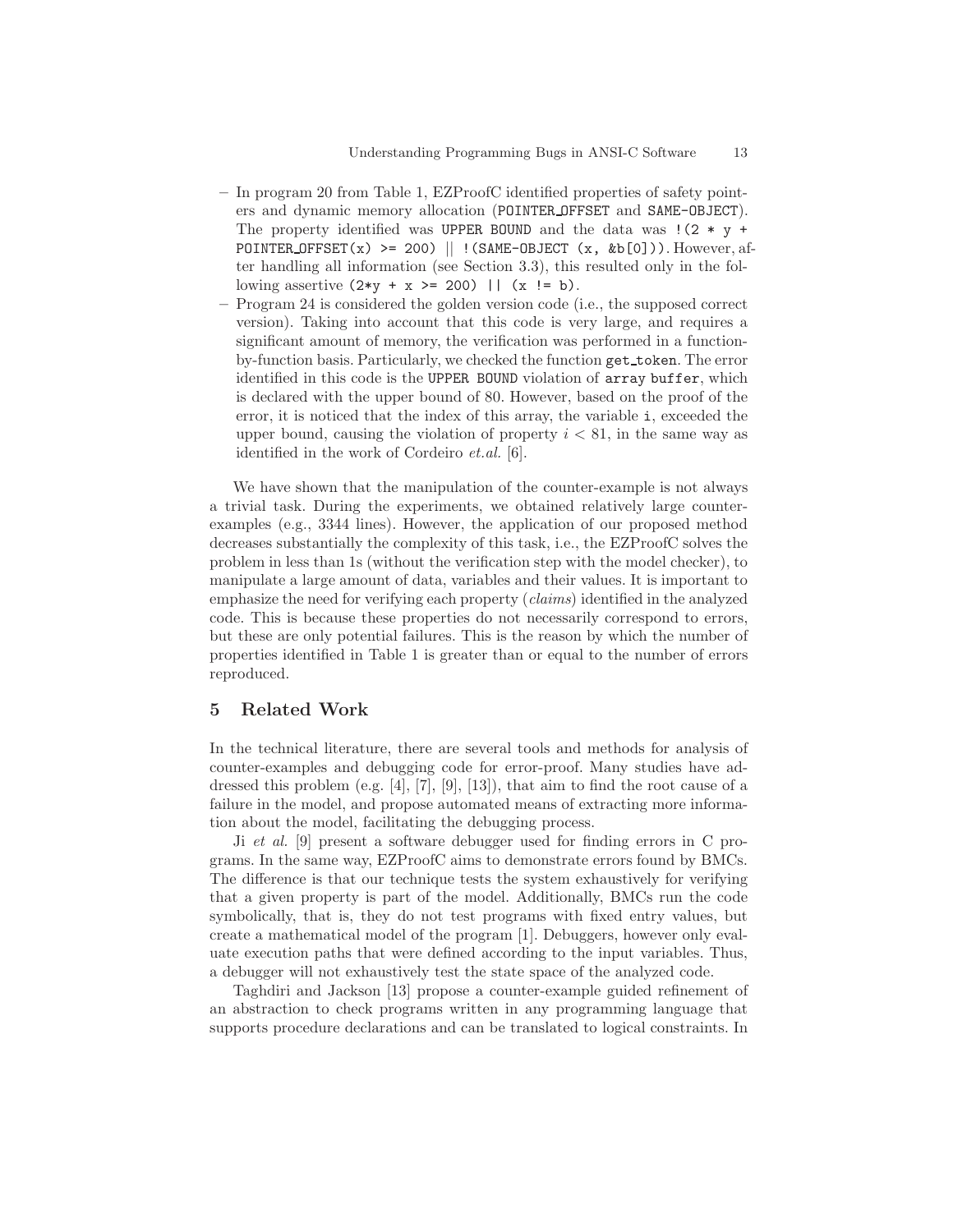the same way as our work, they propose a "validity check", where the validity of each behavior in the counter-example is checked in the original program. They use a SAT solver, and our work uses ESBMC that adopts an SMT solver. Nevertheless, if the counter-example is invalid they propose to adopt a "specification inference", that is, the specification is not provided by the user but automatically inferred from the code. In our opinion, the drawback of such method is the limited applicability since they target to solve only structural properties, i.e., properties that constrain the configuration of the heap after the execution of a procedure.

Astr $\acute{e}e^{14}$  [7] is a completely automatic analyzer that aims to prove the absence of run time errors (RTE) in C programs. The design of Astrée is based on abstract interpretation, which is a formal theory of discrete approximation. Astrée analyzes structured C programs, with complex memory usages, but without dynamic memory allocation and recursion. It also excludes union types, unbounded recursive functions calls, and the use of C libraries. In the same way as Astrée, the EZProofC aims to produce a correctness proof for complex software without any false alarm (or spurious counter-examples). However, EZProofC differs from Astrée in the sense that the proposed verification is made by a bounded model checker which provides support for structures not supported by Astrée.

# 6 Conclusions and Future Work

The main purpose of this paper is to help developers not familiar with formal verification techniques to use a model checker tool to find failures in the software and to verify that such errors may happen. We described a method called EZProofC that aims to contribute as a complementary technique to the verification performed by BMCs. Specifically, we have used the ESBMC tool, which is a state-of-the-art symbolic context bounded model checker. Basically, our method proposes to automate the gathering and manipulation of the counter-example generated by ESBMC in order to reproduce the identified error.

The experimental results have shown to be very effective over publicly available benchmarks. In this case, we could reproduce all failures encountered by the adopted BMC tool. On the one hand, we demonstrate that EZProofC has some advantages, when compared to Frama-C, mainly because EZProofC can automatically reproduce the identified property violation, through the generation of a instantiated code. On the other hand, the Frama-C requires the user to act explicitly to demonstrate the error using computed values.

We noticed that due to the state space explosion problem, the user may ask to the BMC to adopt simplifications in the model (e.g. function-by-function verification). In some situations, this can lead to spurious results, i.e., a counterexample may not truly characterize an error. In this way, we want to investigate the inclusion of additional data during the phase of new instantiated code generation in order to demonstrate the verification (with such simplifications). For instance, in the case of verifying a program function-by-function, we need to

 $\frac{14 \text{ http://www.astree.ens.fr/}}{14 \text{ http://www.astree.ens.fr/}}$